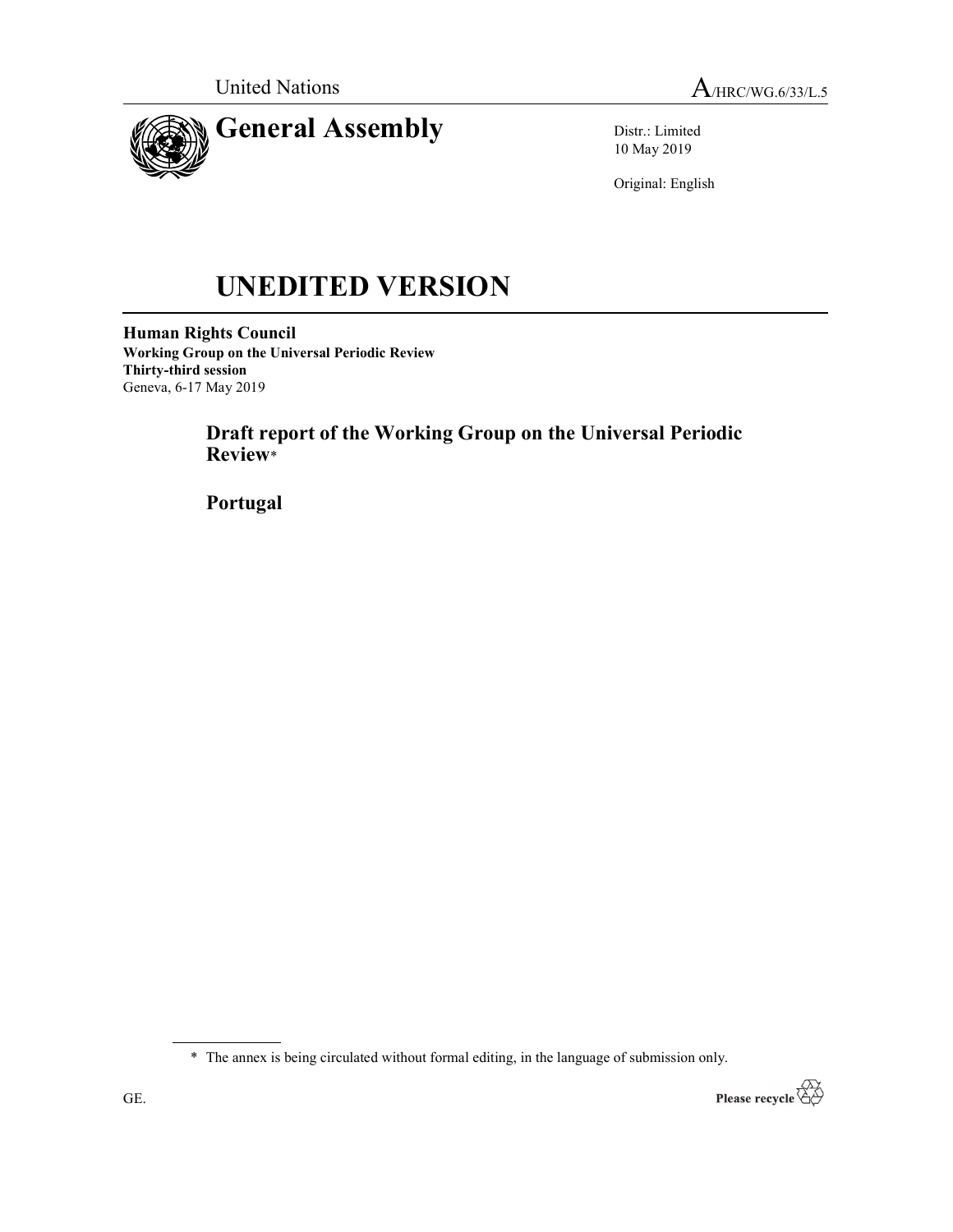## Introduction

1. The Working Group on the Universal Periodic Review, established in accordance with Human Rights Council resolution 5/1, held its thirty-third session from 6 to 17 May 2019. The review of Portugal was held at the 5th meeting, on 8 May 2019. The delegation of Portugal was headed by H.E. Ms. Teresa RIBEIRO, Secretary of State for Foreign Affairs and Cooperation. At its 10th meeting, held on 10 May 2019, the Working Group adopted the report on Portugal.

2. On 15 January 2019, the Human Rights Council selected the following group of rapporteurs (troika) to facilitate the review of Portugal: Brazil, Denmark and Egypt.

3. In accordance with paragraph 15 of the annex to Human Rights Council resolution 5/1 and paragraph 5 of the annex to Council resolution 16/21, the following documents were issued for the review of Portugal:

 (a) A national report submitted/written presentation made in accordance with paragraph 15 (a) (A/HRC/WG.6/33/PRT/1);

 (b) A compilation prepared by the Office of the United Nations High Commissioner for Human Rights (OHCHR) in accordance with paragraph 15 (b) (A/HRC/WG.6/33/PRT/2);

 (c) A summary prepared by OHCHR in accordance with paragraph 15 (c) (A/HRC/WG.6/33/PRT/3).

4. A list of questions prepared in advance by Belgium, Germany, Paraguay on behalf of the Group of Friends of the National Mechanism for Implementation, Reporting and Followup, Slovenia, Sweden, The United Kingdom of Great Britain and Northern Ireland, was transmitted to Portugal through the troika. These questions are available on the website of the universal periodic review.

# I. Summary of the proceedings of the review process

[To be completed by 24 May 2019]

### A. Presentation by the State under review

#### B. Interactive dialogue and responses by the State under review

5. During the interactive dialogue, 94 delegations made statements. Recommendations made during the dialogue are to be found in section II of the present report.

# II. Conclusions and/or recommendations

6. The recommendations formulated during the interactive dialogue/listed below have been examined by Portugal and enjoy the support of Portugal:

6.1 Ensure that women, children, persons with disabilities, indigenous and marginalized communities are meaningfully engaged in the development of legislation, policies and programs on climate change and disaster risk reduction at local, national, regional and international levels (Fiji).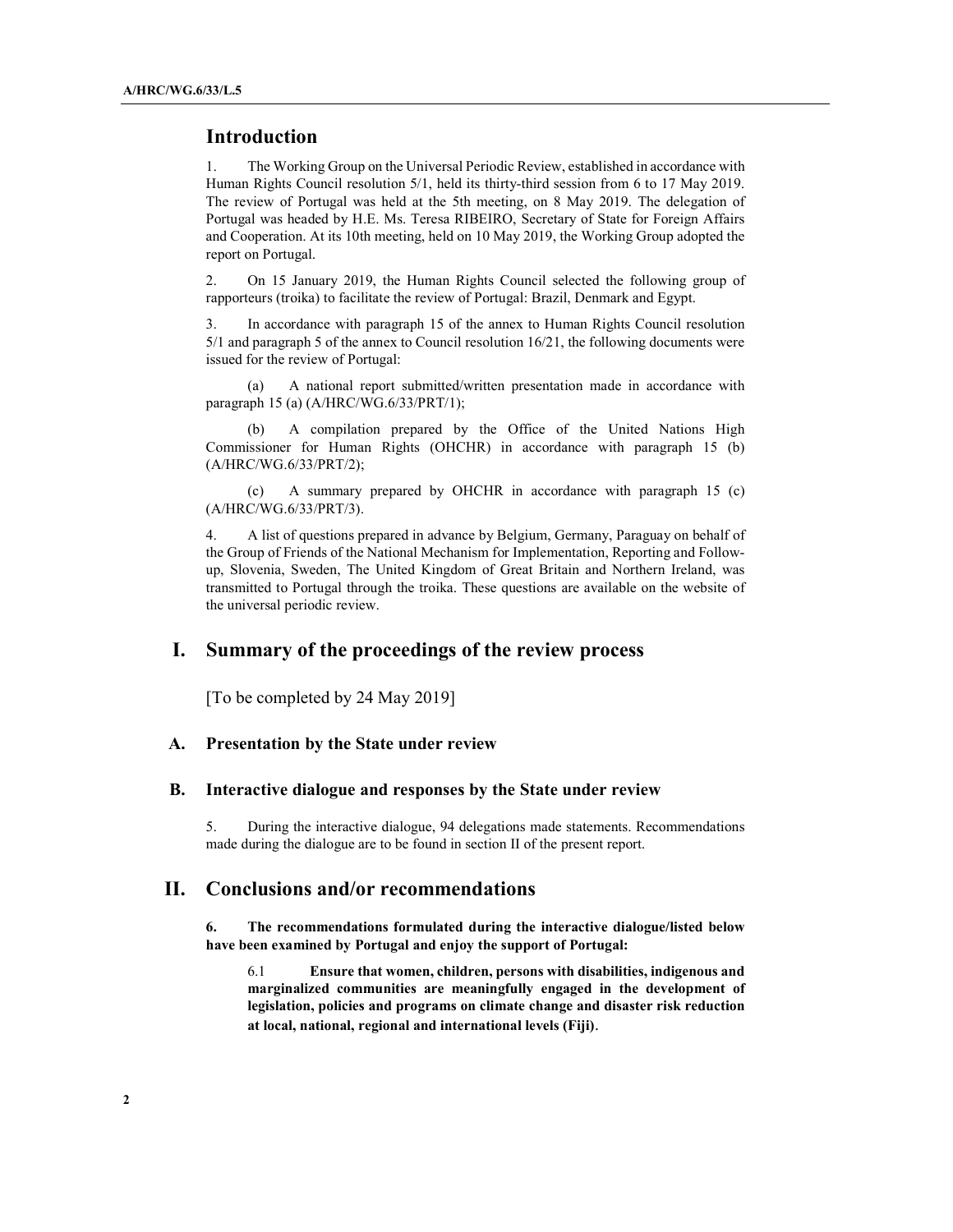7. The recommendations formulated during the interactive dialogue/listed below have been examined by Portugal and enjoy the support of Portugal, which considers that they are already implemented or in the process of implementation:

7.1 Implement the recommendations of the Committee on the Elimination of Discrimination against Women (CEDAW) regarding the intensification of efforts to combat human trafficking, including to improve mechanisms for identification and rehabilitation of victims as well as addressing the root causes of trafficking (Belarus);

7.2 Implement the recommendation of the Committee on Economic, Social and Cultural Rights (CESCR) to step up efforts to reduce unemployment, particularly among young people (Belarus);

7.3 Continue efforts to increase transparency in all levels of governance, hereunder ensure due implementation of laws and regulations on access to information, in order to facilitate democratic participation and control (Norway);

7.4 Continue to promote, in the multilateral sphere, the strengthening of the National Mechanisms for Implementation, Reporting and Follow-up (Paraguay);

7.5 Continue to share its experience and popularize creation of the national mechanisms for implementation of recommendations among other states (Ukraine);

7.6 Continue the dissemination of national human rights themes to civil society (Angola);

7.7 Improve the implementation of the policies, programmes, and strategies to promote and protect the rights of ethnic minorities, emigrants and refugees, as well as preventing and combatting racism and racial discrimination, and combatting domestic violence and violence against women (Mozambique);

7.8 Take all necessary measures to provide the Commission for Citizenship with sufficient and sustainable resources in order to carry out its functions effectively (Islamic Republic of Iran);

7.9 Enhance programmes of dialogue between civilizations, including the programmes of the working group on dialogue between religions (Jordan);

7.10 Continue to ensure that the Ombudsman's Office has the necessary financial, material and human resources to fulfil its mandate (Timor-Leste);

7.11 Continue supporting the Ombudsman with the human, financial and material resources necessary to discharge its mandate in full compliance with the Paris Principles (Ireland);

7.12 Strengthen its efforts to raise awareness among the public and civil servants as well as law enforcement officials on the importance of cultural diversity and inter-ethnic understanding in order to combat stereotyping, prejudices and discrimination against refugees, migrants, Roma, Muslims, and persons of African descent (Pakistan);

7.13 Accelerate its efforts to adopt the draft law on anti-discrimination, simplifying complaint procedures and facilitating access to legal aid for the victims of discrimination (Pakistan);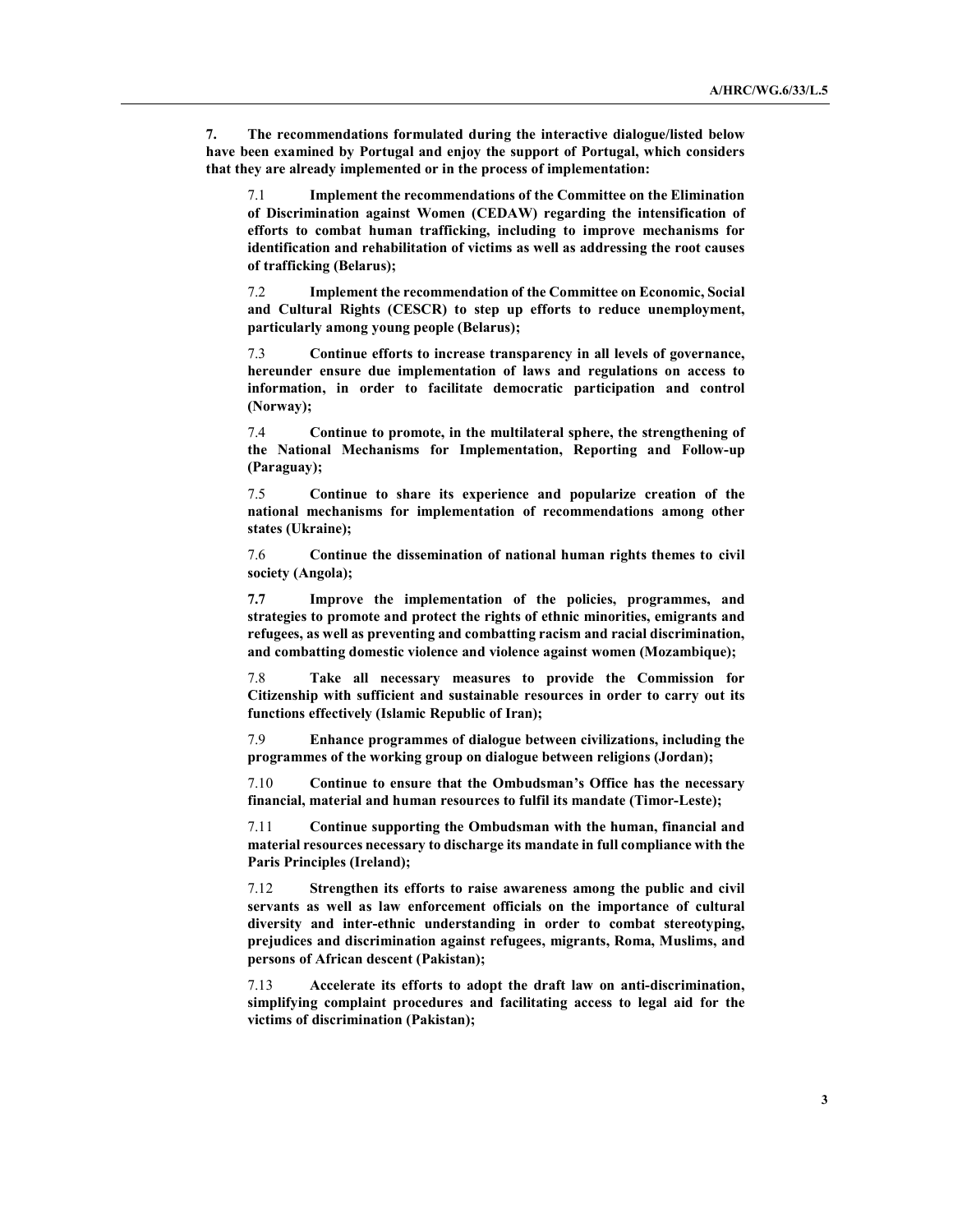7.14 Continue to review the mechanisms for responding to complaints of racial discrimination, and develop further positive measures to promote full and effective equality and non-discrimination (Maldives);

7.15 Continue its efforts to overcome stereotypical attitudes regarding the roles and responsibilities of women and men in family and in society and eliminate gender-based discrimination by adopting a comprehensive strategy in this area (Republic of Moldova);

7.16 Increase efforts in finding just solutions of complaints to the Commission for Equality and Fight against Racial Discrimination (Serbia);

7.17 Adopt measures to combat discrimination, exclusion and social segregation on the basis of national origin, race, sexual orientation or other forms of intolerance (Uruguay);

7.18 Raise awareness among the public, civil servants and law enforcement officials of the importance of cultural diversity and inter-ethnic understanding (Azerbaijan);

7.19 Develop a training program on gender equality and human rights for judges and judicial bodies in general, which contributes to eradicate impunity in cases related to domestic violence (Mexico);

7.20 Strengthen measures to combat discrimination based on gender, race or sexual orientation (Belgium);

7.21 Make further efforts to eliminate discrimination and combat violence against women (Bhutan);

7.22 Strengthen the National Strategy for Equality and Non-Discrimination "Portugal + Equal" (Plurinational State of Bolivia);

7.23 Continue evaluating the possibility of including questions on racial and ethnic issues in the 2021 census (Plurinational State of Bolivia);

7.24 Address all forms of discrimination against persons of African descent (Botswana);

7.25 Endeavour to adopt a comprehensive strategy to implement measures to eliminate discriminatory gender stereotypes (Botswana);

7.26 Strengthen human rights education for civil servants, and in particular of the police forces, in order to avoid the use of racial or ethnic profiles in the course of police operations (Colombia);

7.27 Redouble efforts to combat discrimination, which is still present in practice, in access to education for children from disadvantaged groups (Congo);

7.28 Pursue with determination efforts to combat all forms of discrimination towards people of African descent (Congo);

7.29 Ensure broader policy measures in order to tackle the root causes of intolerance, by promoting intercultural dialogue, education and pluralism (Croatia);

7.30 Ensure prompt, full and effective implementation of the National Strategy for Equality and Non-Discrimination 2018-2030 (Denmark);

7.31 Take effective steps to combat all forms of discrimination, particularly racial discrimination against people of African descent (Djibouti);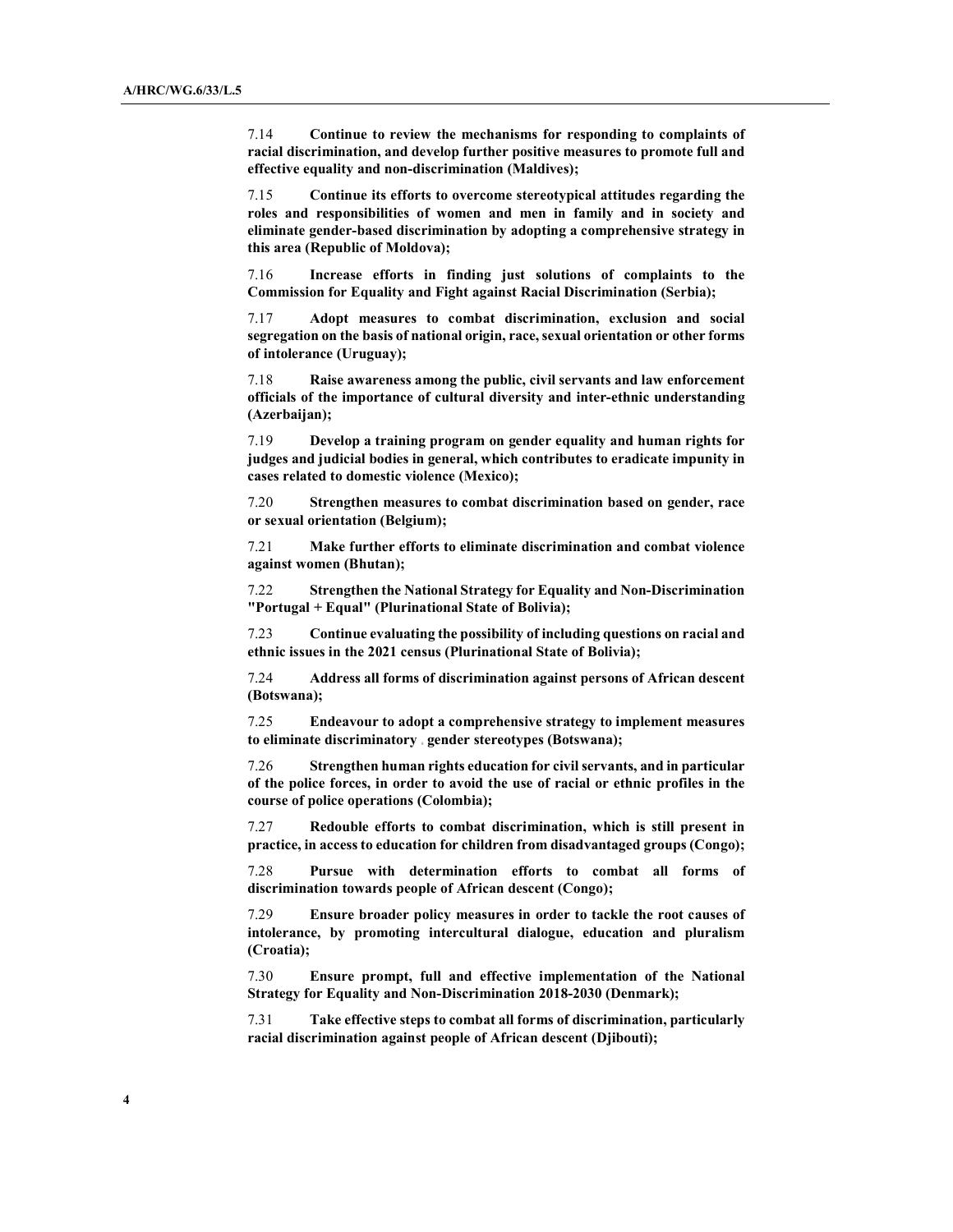7.32 Increase efforts to combat discrimination in access to education, through legislative mechanisms, public policies and other measures that guarantee the right to education of persons with disabilities, ethnic minorities, migrants and their families and other vulnerable groups (Ecuador);

7.33 Raise awareness of the need and discuss the opportunities to advance gender equality and parity in decision making at international, national and local levels (Finland);

7.34 Continue efforts to achieve real equality between men and women by amending legislation on voluntary termination of pregnancy to enable full coverage, by the State, of the cost of the operation ensuring the effective implementation of women's rights standards, as well as the fight against harassment and domestic violence (France);

7.35 Take further steps to accelerate the adoption of the new draft law on anti-discrimination, simplifying complaint procedures and facilitating access to legal aid for victims of racial discrimination (Georgia);

7.36 Continue efforts to overcome all kinds of discrimination based on gender or racial discrimination, including discrimination faced by Roma and people of African descent (Germany);

7.37 Further implement measures to eliminate discriminatory gender stereotypes (Greece);

7.38 Redouble efforts to fight against stereotypes, prejudice and discrimination against refugees, migrants and ethnic minorities (Honduras);

7.39 Provide sufficient and sustainable resources for all public administration services and bodies to carry out their functions effectively in combating discrimination against women and promoting gender equality (Indonesia);

7.40. Combat the spread of racism and stereotypes that promote a negative image of Roma, migrants, Muslims and others in the media (Jordan);

7.41 Adopt the necessary measures to combat discrimination against people of African descent (Madagascar);

7.42 Prosecute hate speech and manifestations of racism and intolerance (Uzbekistan);

7.43 Not relent in its efforts to prevent and combat racism, racial discrimination, xenophobia and intolerance, as well as hate speech (Nigeria);

7.44 Investigate, prosecute and punish acts of hate speech including those committed by politicians during the political campaigns (Pakistan);

7.45 Continue the awareness raising initiatives and campaigns to combat on-line hate speech and racial stereotypes in the media (Romania);

7.46 Continue its efforts to investigate and, as appropriate, prosecute and punish acts of hate speech; and that it strengthens its efforts to raise awareness of the importance of cultural diversity and inter-ethnic understanding in order to combat stereotyping and discrimination (State of Palestine);

7.47 Intensify its efforts to tackle hate speech, hate crime and discrimination against refugees, migrants and persons belonging to ethnic or religious minorities, including through education and awareness on cultural diversity and inter-ethnic understanding (Thailand);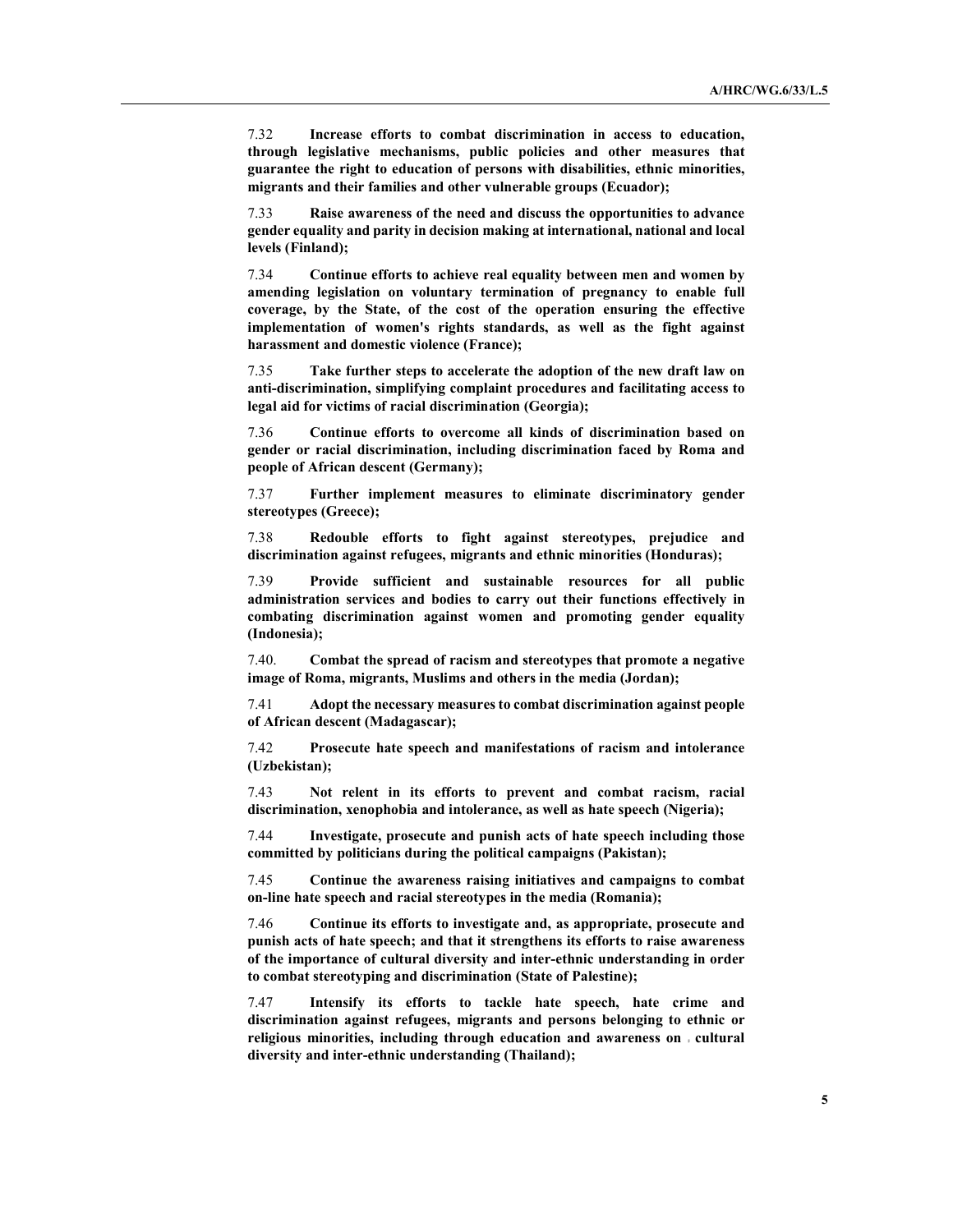7.48 Continue efforts to combat hate speech against foreigners in order to strengthen tolerance and diversity (Tunisia);

7.49 Takes further steps so as to ensure that acts of hate speech are properly investigated and as appropriate, prosecuted and punished (Turkey);

7.50 Strengthen efforts in awareness raising to combat hate speech and prejudices among minorities, including refugees, migrants, and persons of African descent (Mauritius);

7.51 Continue to strengthen the fight against discrimination and hate speech, and ensure that such crimes are punished (Bolivarian Republic of Venezuela);

7.52 Continue to enhance measures to register and investigate cases of racist hate speech or incitement to racial hatred, as well as measures to punish those responsible, including politicians and civil servants (Argentina);

7.53 Investigate and, as appropriate, prosecute and punish acts of hate speech, and strengthen efforts to raise awareness among the public, civil servants and law enforcement officials (Bahrain);

7.54 Strengthen actions to fight hate speech and expressions of racism and xenophobia (Cuba);

7.55 Continue its efforts aimed at combating all forms of racism, racial discrimination and hate speech (Egypt);

7.56 Investigate, prosecute and punish acts of hate speech, including those committed by politicians against minorities including Muslims (Islamic Republic of Iran);

7.57 Intensify efforts to combat hate speech and spread social awareness about the importance of diversity, understanding and peaceful coexistence (Iraq);

7.58 Take effective measures to combat and punish hate speech (Madagascar);

7.59 Gradually increase the overseas development assistance to achieve the international commitment of 0.7 percent of its GNI (Bangladesh);

7.60 Continue its efforts towards a steady growth in Official Development Assistance (Bhutan);

7.61 Continue to promote sustainable economic and social development in order to provide a solid basis for its people to better enjoy all human rights (China);

7.62 Provide information on the measures taken to address the causes and effects of climate change domestically (Fiji);

7.63 Ensure that its existing institutional frameworks are reinforced by integrating climate change into planning and budgeting at the national, regional and local levels (Fiji);

7.64 Draft a National Action Plan on Business and Human Rights (Germany);

7.65 Take further steps to ensure gender-based violence cases are reported and perpetrators are prosecuted (Malaysia);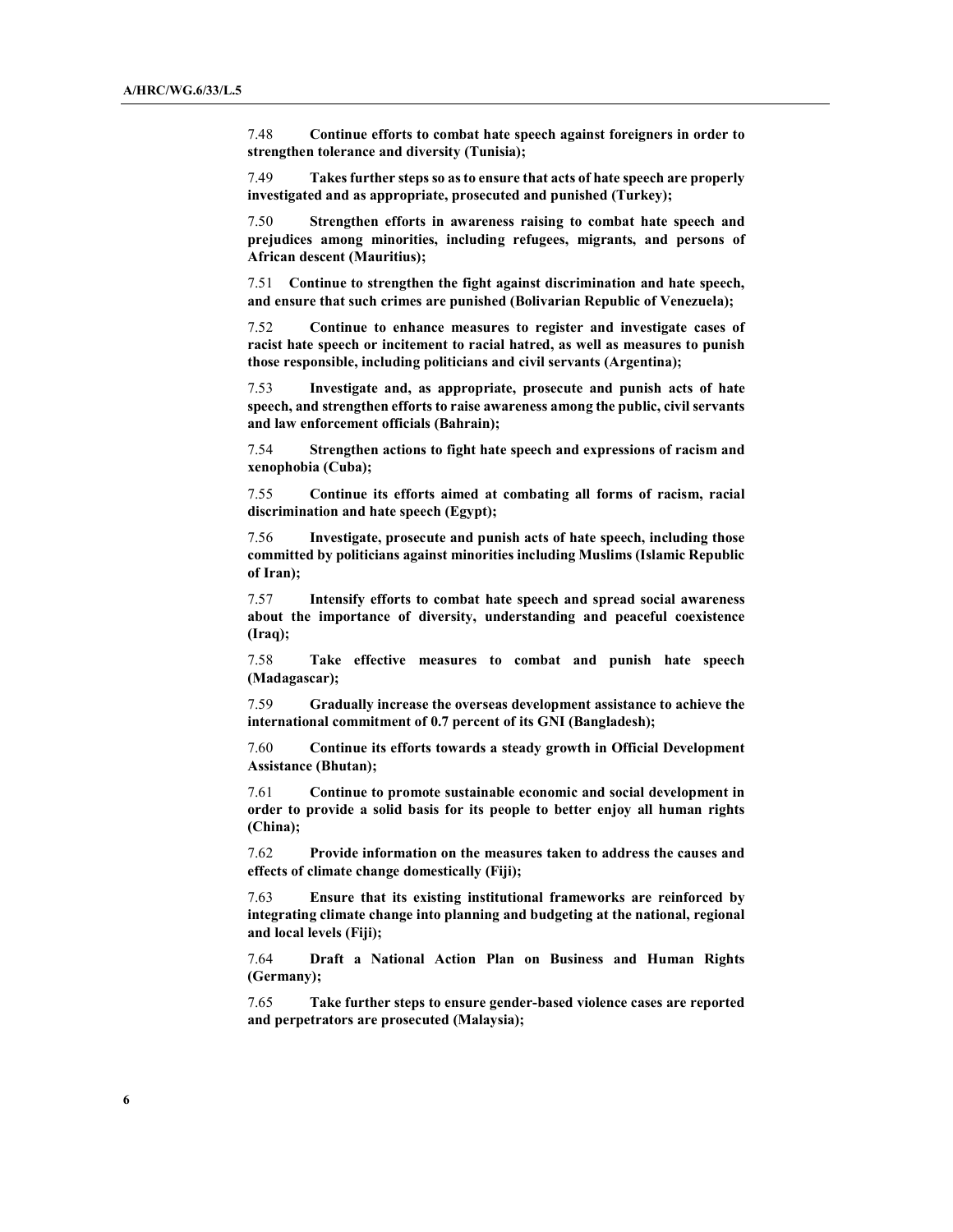7.66 Intensify efforts to combat domestic violence, as well as ensure that victims of domestic violence, hereunder dependents, are provided with adequate support and access to effective justice (Norway);

7.67 Strengthen measures aimed at preventing and combating domestic violence (Peru);

7.68 Intensify public awareness activities to prevent domestic violence against women and children and ensure that victims have effective access to complaint mechanisms (Philippines);

7.69 Strengthen its efforts, in particular within the Action Plan on ENIND-VAWDV, to prevent and combat domestic violence against women, and ensure that the victims have effective access to protection and the perpetrators are brought to justice (Republic of Korea);

7.70 Continue a victim-centred approach in the process of preventing and combating the domestic and gender-based violence (Romania);

7.71 Make supplementary efforts to improve the prison system (Russian Federation);

7.72 Implement fully the national action plan for domestic violence, in consultation with civil society, to intensify efforts to tackle the practical and social barriers to progress (United Kingdom of Great Britain and Northern Ireland);

7.73 Criminalize all forms of sexual violence, in accordance with international and regional human rights law and standards, and to continue to inform all victims of gender-based violence, particularly with regard to the filing of complaints, to bring perpetrators to justice (Albania);

7.74 Continue the policy of preventing domestic violence and all other forms of violence by tackling their root causes (Algeria);

7.75 Take further steps to implement relevant domestic violence legislation, including specialised training for law enforcement officials, and continued community awareness initiatives (Australia);

7.76 Ensure reports of violence perpetrated by law enforcement and prison officials are investigated comprehensively and without delay, with perpetrators held to account (Australia);

7.77 Implement effective programmes and plans of action which address root causes to prevent and combat domestic violence (Bahrain);

7.78 Continue efforts, through awareness-raising campaigns and parenting education programmes, to end the practice of corporal punishment in all settings, including in the home (Belgium);

7.79 Strengthen measures to prevent and combat domestic violence by addressing their causes and ensuring the effective implementation of relevant legal and policy frameworks (Brazil);

7.80 Redouble efforts and measures to eliminate domestic violence (Cabo Verde);

7.81 Continue its effort to fight domestic violence, with the implementation of the Plan of Action contained in the 2018-2030 National Equality and Non-Discrimination Strategy, especially the measures that take aim at preventing femicide (Canada);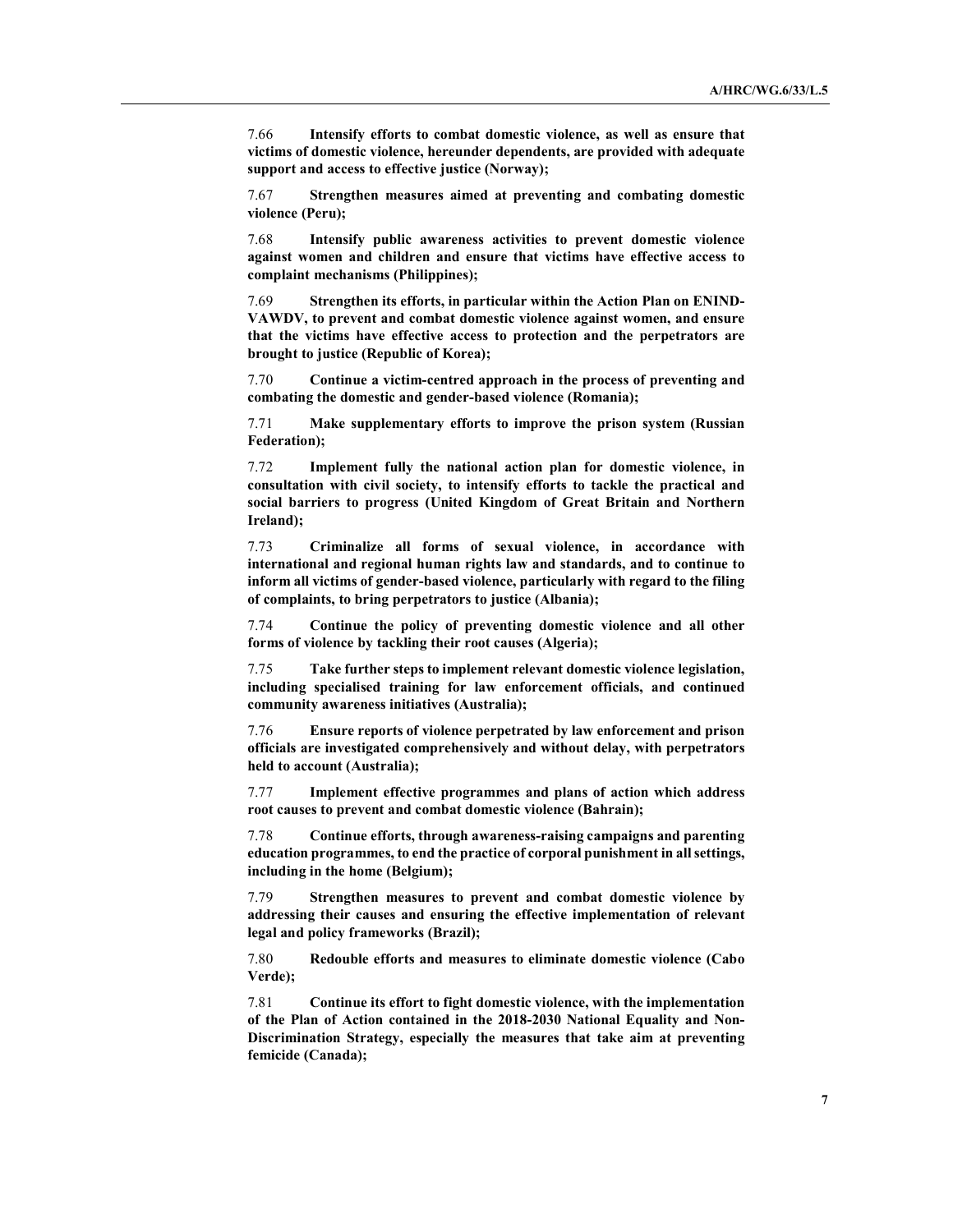7.82 Continue to apply measures for the elimination of gender based violence in the domestic sphere (Chile);

7.83 Develop and fund preventive programs to combat domestic violence, especially gender-based violence, and to ensure stronger awareness of the issue amongst law enforcement and social services (Denmark);

7.84 Intensify efforts to prevent and combat domestic violence as well as take specific steps to ensure investigations of all allegations of domestic violence and abuse (Germany);

7.85 Ensure that policies to combat gender-based violence are victimcentred, and that adequate protection of the rights and interests of survivors of violent crimes are guaranteed (Ghana);

7.86 Continue to promote awareness-raising campaigns to inform all survivors of gender-based violence of their rights, in particular with regard to lodging complaints and actions to bring perpetrators to justice (Ghana);

7.87 Continue steps to combat and prevent domestic violence against women and children (Greece);

7.88 Strengthen measures to prevent and combat domestic violence, addressing its causes and ensuring the effective application of the relevant legal and regulatory frameworks (Honduras);

7.89 Take all appropriate measures to address gender-based violence in law, policy and practice, including through prompt, thorough and impartial investigation into all allegations of gender-based violence (Iceland);

7.90 Ensure the effective implementation of all relevant legal and policy frameworks intended to combat and prevent domestic violence against women and children, paying particular attention to obstacles that may prevent victims from accessing justice (Ireland);

7.91 Strengthen efforts aimed at preventing and combating domestic violence and ensuring the effective implementation of the relevant legal and policy frameworks (Italy);

7.92 Continue to take steps to combat and prevent domestic violence against women and children, and ensure that victims have access to recourse mechanisms (Luxembourg);

7.93 Strengthen work on anti-corruption, hereunder fully implement the recommendations by the Group of States against Corruption of the Council of Europe made in the fourth evaluation round (Norway);

7.94 Adopt effective measures to prevent the excessive use of force in the justice sector, and ensure that all allegations thereof are investigated in a timely and efficient manner (Norway);

7.95 Redouble efforts aimed at training law enforcement officials about human rights standards related to their work (Qatar);

7.96 Take further steps to protect the basic rights of inmates and improve conditions in detention facilities (Republic of Korea);

7.97 Step up coordination between the criminal courts and the family courts in order to speed up the issuance of protective measures (Spain);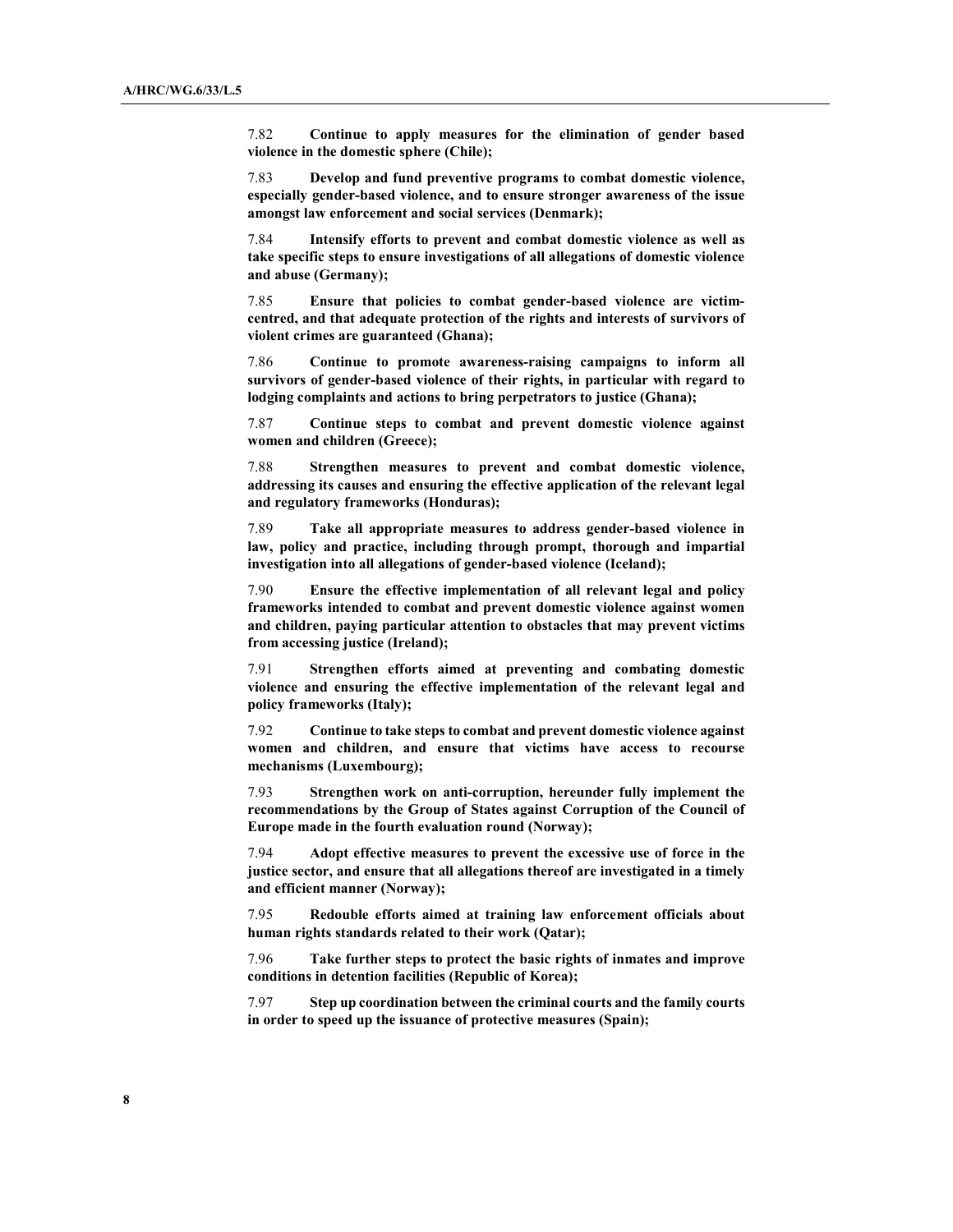7.98 Reduce the length of time of pre-trial detention, which for most individuals is now six months to a year (United States of America);

7.99 Put an end in immigration-related detention of children, particularly for unaccompanied and separated children, and instead provide appropriate care arrangements and community-based programmes to give adequate support to both children and their families (Afghanistan);

7.100 Reinforce measures to improve the efficiency of the judicial system (Angola);

7.101 Continue to strengthen the training provided to law-enforcement and other public officials on the prevention of racial discrimination and domestic violence (Austria);

7.102 Increase the effectiveness and accessibility of domestic remedies to respond to complaints of racial discrimination and take measures to address the backlog of pending discrimination complaints (Bahamas);

7.103 Increase the resources available to provide human rights and cultural awareness training to officers involved in proximity policing activities (Canada);

7.104 Establish rules on professional conduct in the area of corruption prevention to members of Parliaments, judges and prosecutors (Czechia);

7.105 Take measures to avoid overcrowding in prisons and ensure full compliance with the United Nations Standard Minimum Rules for the Treatment of Prisoners, particularly those linked to physical conditions, access to health and education (Spain);

7.106 Take measures to reduce overcrowding in prisons, particularly through the wider application of non-custodial measures as an alternative to imprisonment (Sweden);

7.107 Take measures to ensure investigation and appropriate punishment for police and prison guards responsible for mistreatment and abuse of individuals in custody, and implement measures to prevent the kinds of incidents reported in 2017 by the government-run Inspectorate General of Internal Administration, and in 2016 by the Council of Europe's Committee for the Prevention of Torture (United States of America);

7.108 Take meaningful steps to ensure sufficient prison capacity to eliminate overcrowding, keep juveniles out of adult facilities, and separate pre-trial detainees from convicted criminals (United States of America);

7.109 Improve prison conditions, particularly as regards health (France);

7.110 Adopt comprehensive measures to address allegations of ill-treatment, the problem of overcrowding as well as the sanitary and health conditions in prisons (Germany);

7.111 Pursue efforts to prevent prison overcrowding and ensure the full implementation of the Standard Minimum Rules for the Treatment of Prisoners (Albania);

7.112 Take measures to prevent overcrowding in prisons and ensure full implementation of the UN Standard Minimum Rules for the Treatment of Prisoners, the Nelson Mandela Rules (Austria);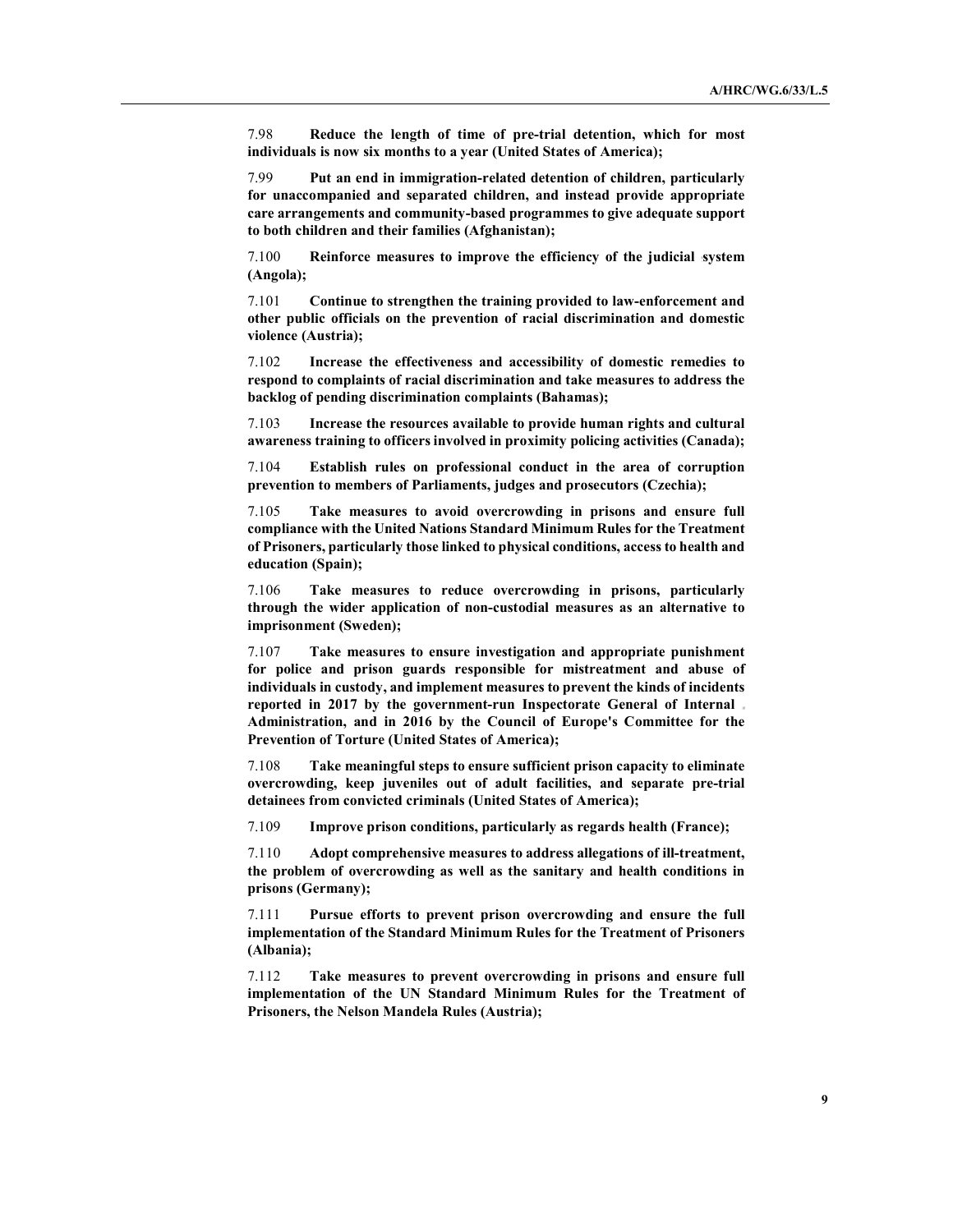7.113 Take the necessary steps to combat prison overcrowding and ensure the implementation of the United Nations Minimum Rules for the Treatment of Prisoners (Luxembourg);

7.114 Provide necessary requirements to implement programmes and plans aimed at combating trafficking in persons and ensure victims' rights, as well as providing them protection and help (Qatar);

7.115 Continue to strengthen its efforts to combat trafficking in women and children with regular monitoring (Sri Lanka);

7.116 Continue to strengthen its efforts to combat trafficking of women and children (Timor-Leste);

7.117 Take additional measures and continue to organize awareness-raising activities on the risks of human trafficking for the purpose of labour exploitation (Togo);

7.118 Continue efforts to combat human trafficking, in particular through ascertainment of the identity of child victims between refugees (Tunisia);

7.119 Ensure identification and security of victims of trafficking in the asylum procedure, in particular children (Ukraine);

7.120 Continue actions to combat trafficking in persons and strengthen measures to prevent, detect and punish this crime (Bolivarian Republic of Venezuela);

7.121 Continue with measures to combat trafficking networks, particularly in the case of unaccompanied minor asylum seekers and migrants, through a procedure for the identification and protection of victims of trafficking in the asylum procedure (Argentina);

7.122 Pursue efforts to combat trafficking in persons, ensuring that perpetrators are prosecuted and that victims receive specialized treatment aimed the full restoration of their rights (Colombia);

7.123 Strengthen further national policies to combat sexual exploitation and trafficking of human beings (Cyprus);

7.124 Strengthen actions to combat human trafficking, with emphasis on identification and protection of victims of trafficking, especially in the asylum procedure (Georgia);

7.125 Continue efforts in the field of the identifying and protecting victims of trafficking in the asylum procedure (Greece);

7.126 Continue measures against trafficking in children and eradicate forced child labour (India);

7.127 Enhance measures to combat human trafficking and address domestic and gender-based violence (Nepal);

7.128 Develop the national plan to combat trafficking in persons in order to eliminate this scourge (Jordan);

7.129 Revise legislation to provide for equal treatment of men and women with regard to conditions following divorce (Iceland);

7.130 Increase policies to make it possible to implement in practice the legislative provisions that focus on non-discrimination between men and women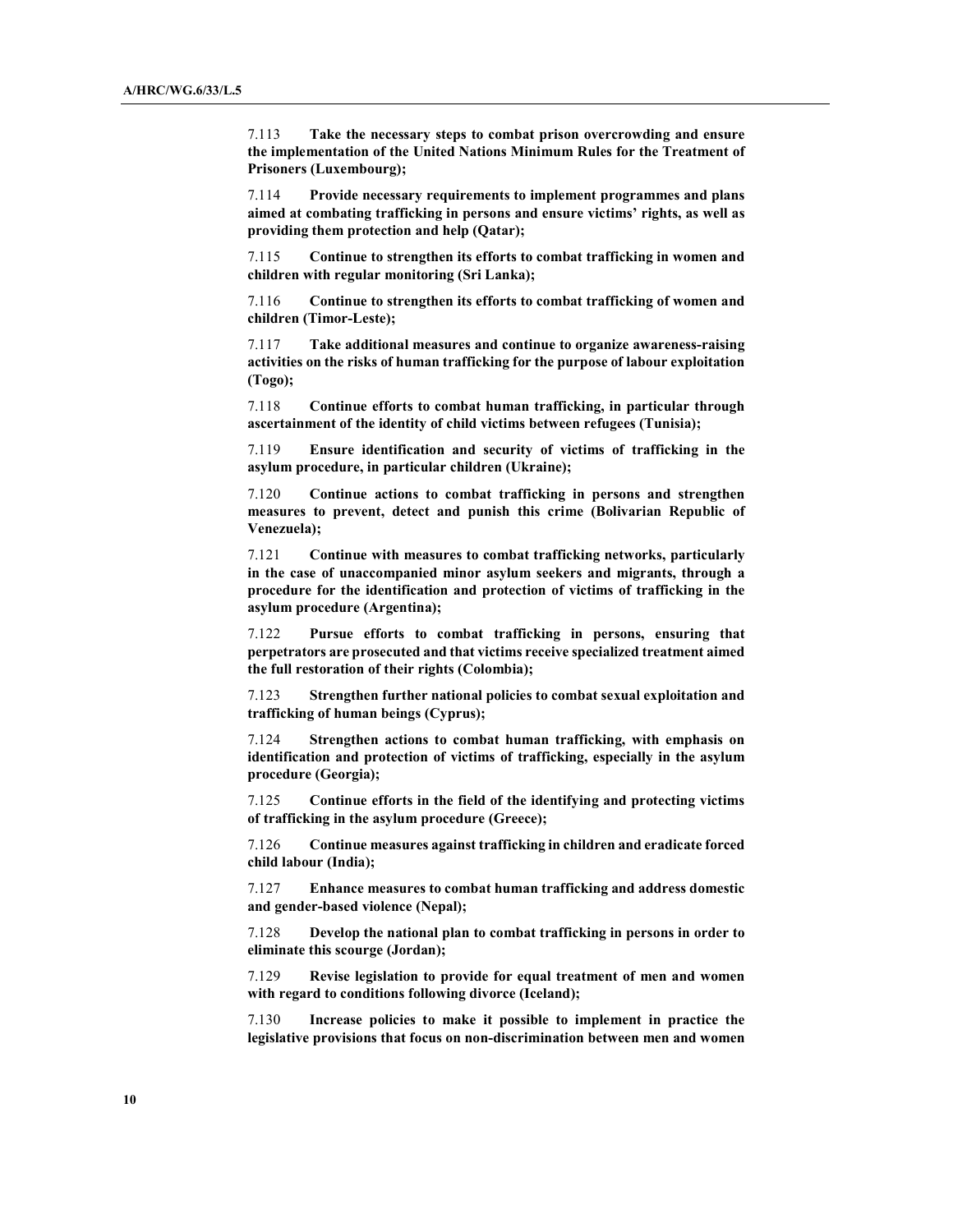in employment, especially with regard to the differences in pay in middle and high income categories in positions occupied predominantly by men (Paraguay);

7.131 Improve women's access to the labour market and apply the principle of equal pay for equal work in all economic sectors (Senegal);

7.132 Adopt specific measures to eliminate the wage gap between men and women in the labour market (Spain);

7.133 Take measures aiming at bridging the gender wage gap and combating discrimination against men and women in the labor market, as well as applying the principle of equal pay for equal work in all sectors of the economy (Syrian Arab Republic);

7.134 Adopt measures to reduce the gender pay gap (Bangladesh);

7.135 Continue with efforts to increase equal opportunities in employment and education (Cabo Verde);

7.136 Continue working to ensure equal pay between men and women for equal work (Egypt);

7.137 Improve access to the labor market for women, especially young women, and apply the principle of equal pay for work of equal value in all sectors of the economy (Honduras);

7.138 Adopt measures to reduce the gender pay gap and combat domestic and gender related violence (India);

7.139 Increase employment opportunities for women, in particular migrant women, and narrow the wage gap between sexes (Iraq);

7.140 Continue taking effective measures to promote employment for young persons (Kazakhstan);

7.141 Take specific measures to reduce wage gaps between men and women and eliminate its causes at all levels (Uzbekistan);

7.142 Increase its efforts to reduce unemployment, in particular among young per sons, with a view to moving gradually towards the full realization of the right to work (Afghanistan);

7.143 Improve access to decent housing, particularly for the Roma through social housing projects (Spain);

7.144 Continue implementation of the Emergency Social Plan launched in 2011 with a view to mitigating the impact of the economic and financial crisis on vulnerable persons (Togo);

7.145 Make available adequate resources, which would improve the housing conditions in the country (Turkey);

7.146 Take further concrete and effective steps to improve access to housing, education and employment for Roma communities (Australia);

7.147 Strengthen efforts to eliminate discrimination in access to housing and ensure the right to adequate housing for Roma and people of African descent living in substandard conditions (Bahamas);

7.148 Make available adequate resources to improve housing conditions, particularly for marginalized groups (Canada);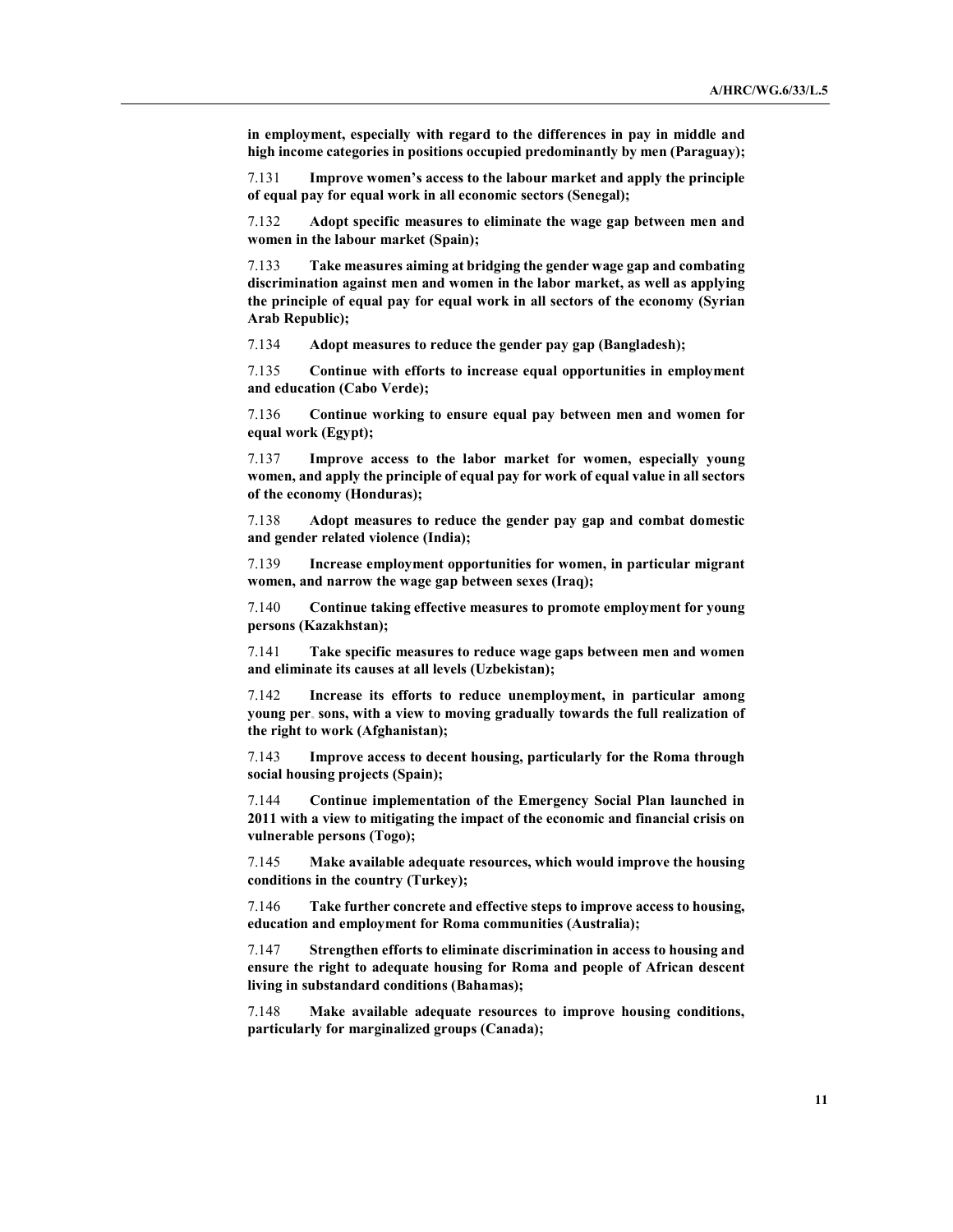7.149 Strengthen the economic, social and cultural rights of fragile populations, by continuing efforts to reduce precarity in certain neighbourhoods (France);

7.150 Continue its efforts addressing negative impacts of the economic crisis to the disadvantaged peoples by providing access to employment and affordable housing (Indonesia);

7.151 Continue to address the gaps in social protection coverage and ensure that the social assistance system effectively targets those at high risk of poverty (Maldives);

7.152 Continue to strengthen disposable household incomes, particularly for those most vulnerable and at risk of poverty and exclusion, such as low paid workers and those living with low pensions (Bolivarian Republic of Venezuela);

7.153 Step up efforts to combat poverty, especially with regard to families with disabled children (Algeria);

7.154 Take appropriate measures to address economic inequality, poverty and underdevelopment in rural areas (India);

7.155 Intensify efforts for better access to sexual and reproductive health (Cyprus);

7.156 Review national laws, policies and implementation of Comprehensive Sexuality Education to ensure the fulfilment of sexual and reproductive health and rights, and undertake an independent expert evaluation of the development, implementation and impact of Comprehensive Sexuality Education in schools (Finland);

7.157 Further strengthen its efforts to promote access to education, including vulnerable groups such as ethnic minorities, women and girls (Sri Lanka);

7.158 Strengthen its efforts to address discrimination in access to education, which continued to occur in practice, especially against women and girls, migrants and their families (Afghanistan);

7.159 Reduce the school drop-out rate by tackling its socio-economic causes (Algeria);

7.160 Identify root causes and takes concrete steps to reduce early school dropout rates among Roma children (Bahamas);

7.161 Ensure equal access to education, especially for members of ethnic minorities, women and girls, migrants and their families and other disadvantaged groups (Bahrain);

7.162 Continue its efforts to address discrimination in access to education against disadvantaged groups such as ethnic minorities, women and girls, migrants and their families (Bangladesh);

7.163 Continue implementing the National Adult Literacy Plan and share this experience as an example of good practice (El Salvador);

7.164 Eliminate discrimination concerning access to education, particularly as regards women migrants, children and ethnic minorities (Uzbekistan);

7.165 Adopt further measures to ensure full enjoyment of rights of women particularly in education and employment sectors (Malaysia);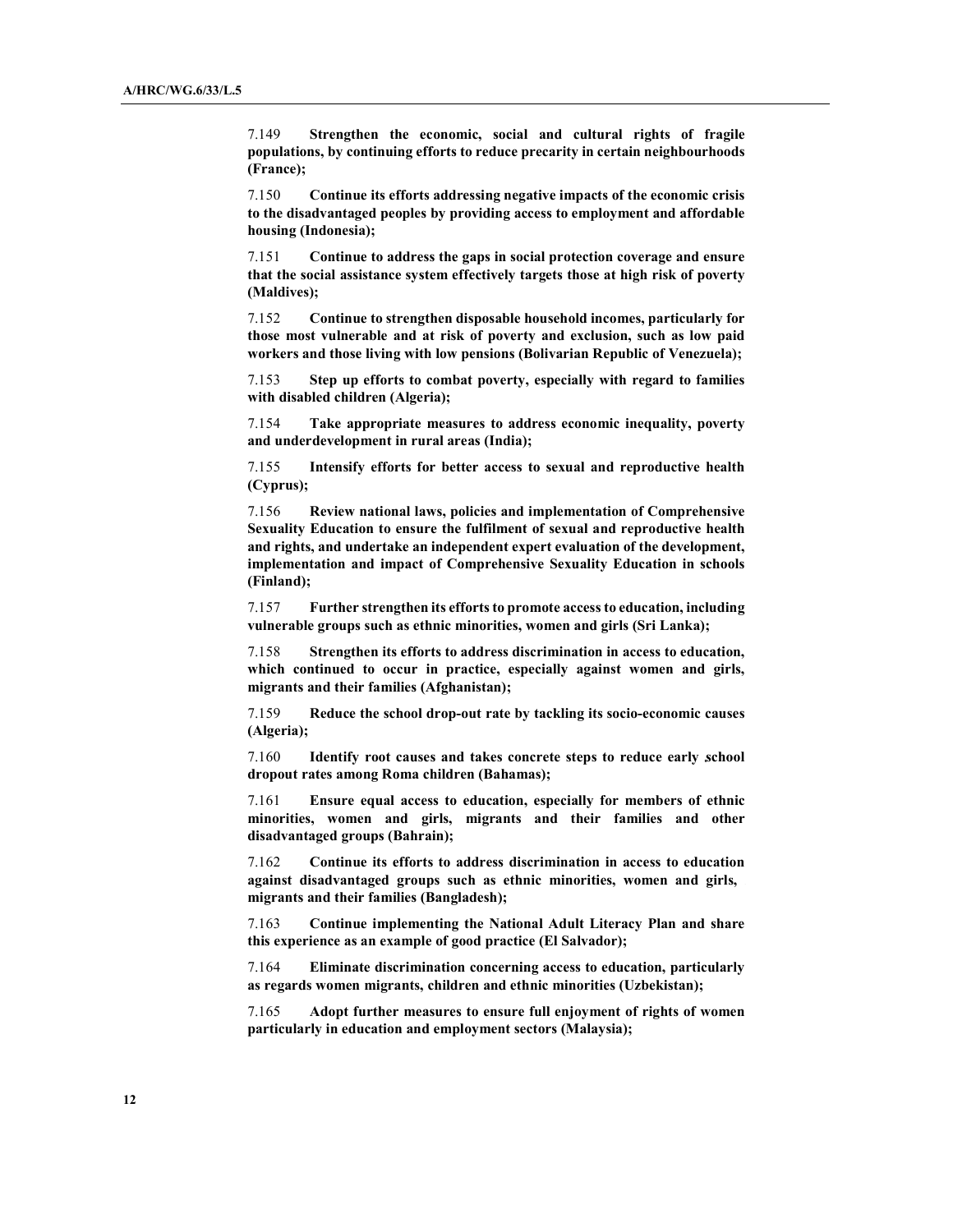7.166 Implement specific social intervention programmes for those women at risk of exclusion, particularly for migrant, asylum seekers and Roma women (Spain);

7.167 Continue its efforts to promote and enhance the rights of women (Armenia);

7.168 Enhance efforts for the promotion and protection of women's rights and gender equality (Myanmar);

7.169 Adopt an action plan aimed at decreasing the high number of female victims of domestic violence in Portugal, in line with Sustainable Development Goal 5 (Netherlands);

7.170 Continue implementation of National Equality and Non-Discrimination Strategy and its action plans, especially on combating violence against women and domestic violence (Slovenia);

7.171 Continue to take measures to prevent and protect women and girls from any incidence of gender-based violence (Sri Lanka);

7.172 Facilitate prosecution of domestic violence by strengthening measures for victim protection, in order to ensure that laws prohibiting violence against women are fully enforced (Sweden);

7.173 Continue allocating adequate funding to combat violence against women (Malta);

7.174 Continue efforts to prevent violence against women (Tunisia);

7.175 Step up measures to increase access to specialised psychosocial and legal support in Court proceedings for all victims of violence against women, including by promoting and supporting the role of specialist organisations (Austria);

7.176 Take further steps in combating domestic violence, particularly additional measures to prevent and protect women and girls from gender-based violence in the domestic sphere (Montenegro);

7.177 Prevent and combat domestic violence against women (Congo);

7.178 Take measures to combat violence and discrimination against women (Cuba);

7.179 Strive to increase the representation of women in political life, in all legislative bodies, at all levels, as well as in decision-making positions in the executive branch, diplomatic service, the Supreme Court of Justice and other public authorities (Serbia);

7.180 Take special temporary measures to improve women's professional skills with a view to empowering them in society (Togo);

7.181 Continue efforts to encourage women entrepreneurship, including in the ICT sector (Bulgaria);

7.182 Increase the participation of women in political decision-making, especially in the executive branch, the foreign service, the Supreme Court as well as in other areas of public administration (Colombia);

7.183 Increase the representation of women in public and political lives (Iraq);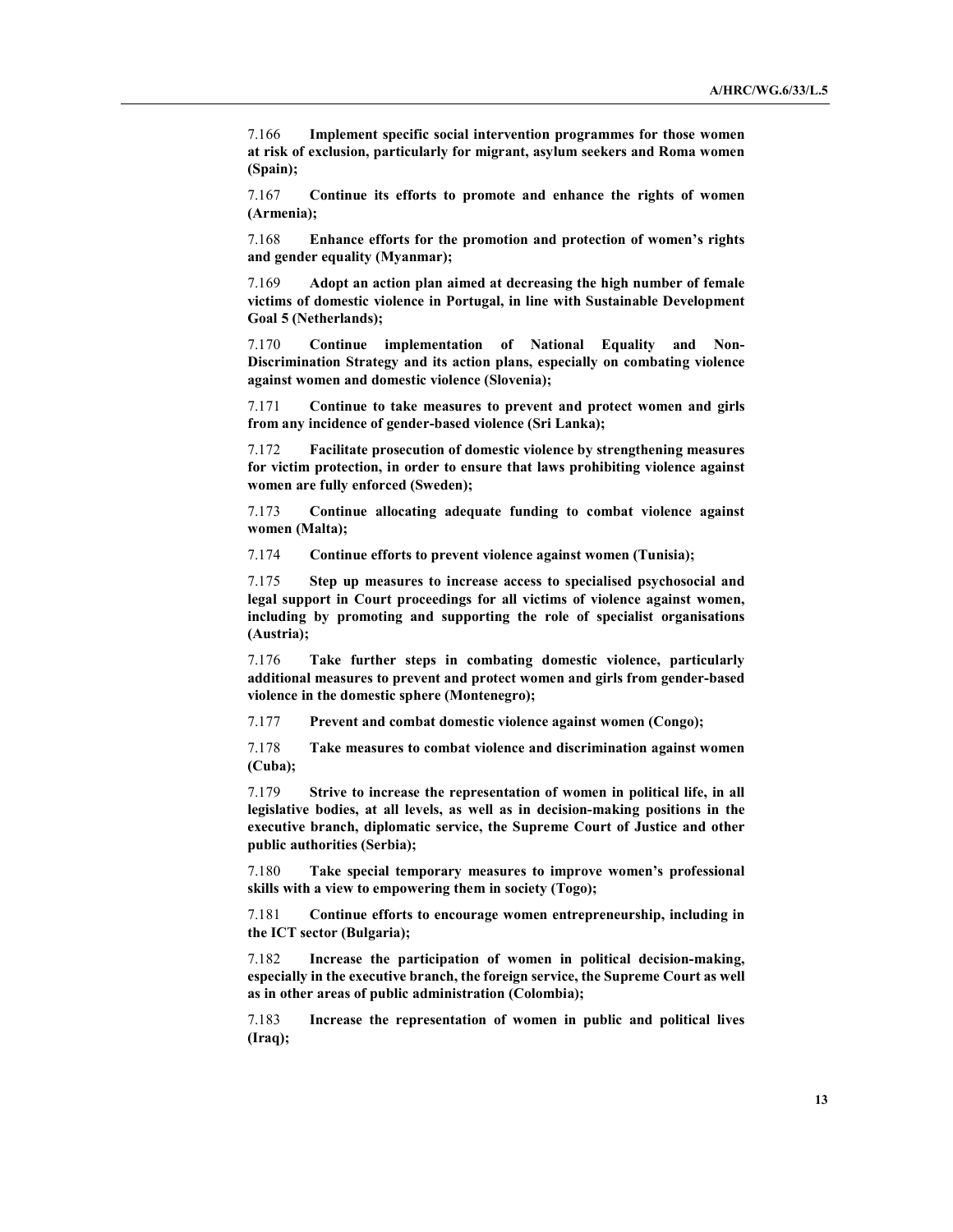7.184 Enlarge women's participation in political life and their representation in management positions (Uzbekistan);

7.185 Continue efforts in the protection of children including through the finalisation of the National Strategy which is aimed to improve the implementation of the Convention on the Rights of the Child (Malaysia);

7.186 End immigration-related detention of children, particularly for unaccompanied and separated children and ensure appropriate care arrangements to give adequate support to both children and their families (Pakistan);

7.187 Continue taking measures directed at empowering youth and promoting the full enjoyment of human rights by young people (Republic of Moldova);

7.188 Accelerate efforts to eliminate child labour, ensuring that legal action is taken against perpetrators (Sri Lanka);

7.189 Take measures to end detention of refugee, asylum-seeking and migrant children and adopt alternatives to detention that adhere to the principle of the best interests of the child and are in line with the Committee on the Rights of the Child (Thailand);

7.190 Take specific measures to address the issue of child marriage among some groups of the population (Mauritius);

7.191 Adopt a comprehensive national strategy on children's rights and child protection, and assign to a national institution the coordination of its implementation (Mexico);

7.192 Accelerate activities in diminishing early school dropout among Roma children (Montenegro);

7.193 Promote the social inclusion of children and young people from the most vulnerable socio-economic contexts (Cyprus);

7.194 Increase protection to child victims of trafficking by criminalising sexual exploitation of children trafficked across borders, and increasing practical resources to improve identification of victims and ensure access to specialised victim support and shelter (United Kingdom of Great Britain and Northern Ireland);

7.195 Strengthen existing mechanisms to combat trafficking in persons, especially of children and adolescents (Chile);

7.196 Continue its efforts in combatting child trafficking (Myanmar);

7.197 Strengthen measures to address all forms of discrimination against minorities (Malaysia);

7.198 Continue implementing measures to combat prejudice and discrimination against minorities and vulnerable groups (Philippines);

7.199 Take measures to address the low rate of education among minority groups (Mauritius);

7.200 Increase efforts to protect and safeguard the human rights of persons in human mobility, including in particular of unaccompanied minors and separated from their families (Ecuador);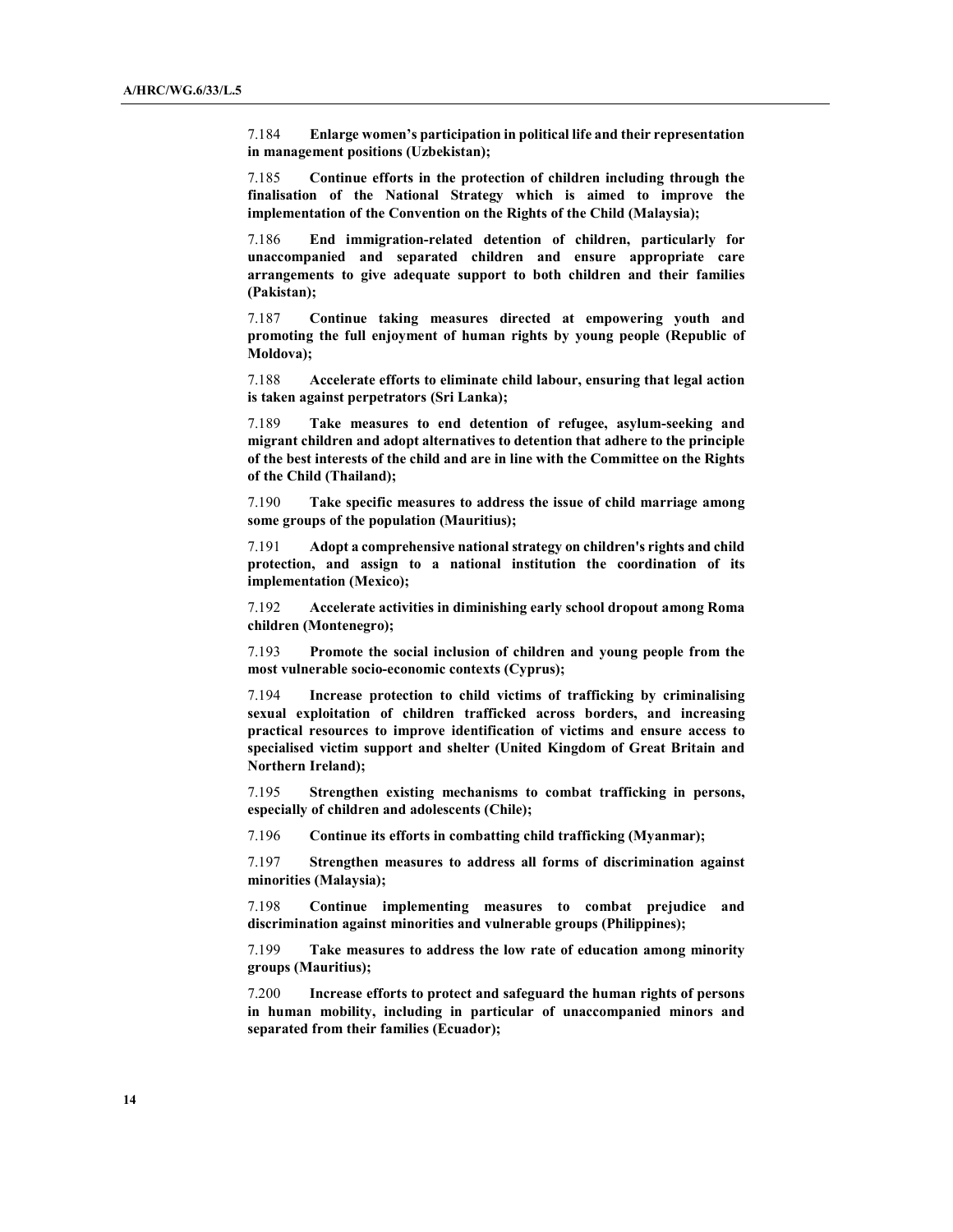7.201 Ensure effective application of the standards aimed at abolishing discrimination and violence against persons belonging to minorities, especially with regard to the Law of 23 August 2017 which establishes a more stringent legal regime for preventing, prohibiting and combating discrimination on the basis of origin (France);

7.202 Continue efforts for the full integration of minorities and migrants in the society by ensuring access to basic social services (Nepal);

7.203 Continue efforts in the area of fostering social inclusion of vulnerable groups in particular persons belonging to ethnic and religious minorities (Kazakhstan);

7.204 Continue efforts to ensure attendance and permanence of the Roma in the educational system, through an intercultural approach (Peru);

7.205 Further strengthen the implementation of the National Strategy for the Integration of Roma Communities (2013-2020) (Philippines);

7.206 Improve access to housing, education and employment for individuals of the Roma communities, in order to fight racial discrimination and improve integration (Sweden);

7.207 Take measures aimed at ending discrimination against the Roma community in the areas of access to education, housing, employment and access to health care facilities (Syrian Arab Republic);

7.208 Strengthen measures to combat discrimination, social exclusion and segregation of Roma, including in the framework of the implementation of the national strategy for the integration of Roma communities 2013-2022 (Albania);

7.209 Continue to make efforts to combat discrimination against the Roma population for their economic and social integration and for full respect for their culture and traditions (Brazil);

7.210 Continue to strengthen measures to avoid discrimination of Roma children in education (Chile);

7.211 Strengthen the implementation of the National Strategy for the Integration of Roma Communities to guarantee of their rights of access to adequate housing, education and basic public services (Colombia);

7.212 Increase measures to combat discrimination and social exclusion and segregation of Roma communities (Croatia);

7.213 Continue efforts for the integration of Roma, migrants and other minorities, their access to education, health, employment and housing, as well as participation in political and social life (Cuba);

7.214 Ensure effective implementation of the Roma Integration Strategy  $(2013 - 2020)$  (India);

7.215 Eliminate all walls and other barriers segregating Roma communities and put an end to the practice of placing Roma pupils in separate classes (Islamic Republic of Iran);

7.216 Take the necessary steps to ensure appropriate access to education, housing, employment and healthcare for the Roma (Luxembourg);

7.217 Ensure inclusive education and accessibility of health-care services and facilities for persons with disabilities (Malaysia);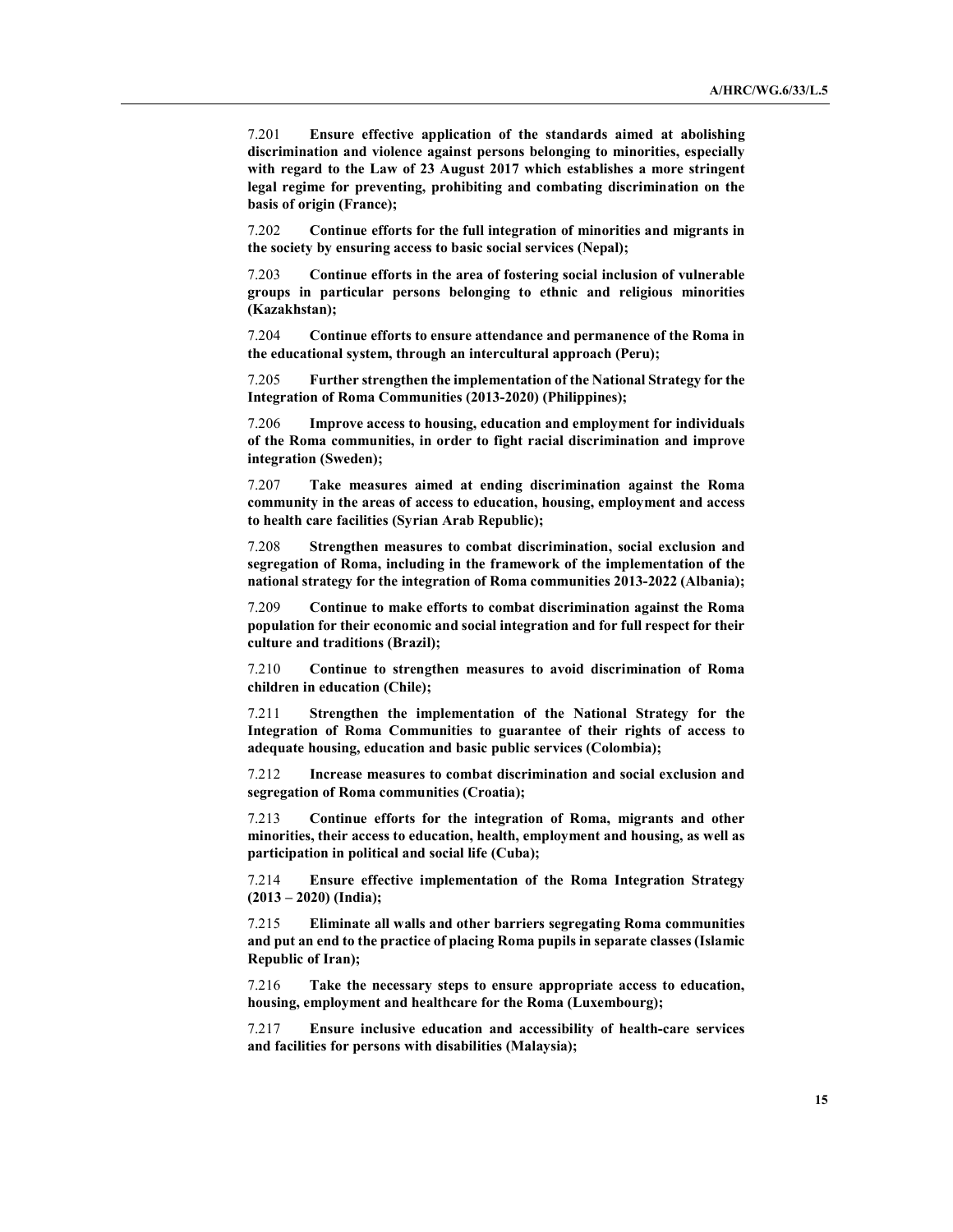7.218 Continue to promote the rights of persons with disabilities, including by reviewing legislation in the area of their right to legal capacity (Peru);

7.219 Review legislation and policies in order to provide persons with disabilities with an effective legal remedy in cases of discrimination (Bahrain);

7.220 Take further steps to extend welfare services and assistance to children with disabilities (Bulgaria);

7.221 Increase assistance to migrants, through improvements to the support centres to provide people with the necessary information in different languages (Nicaragua);

7.222 Continue with efforts to provide free access to education for migrant girls and boys in order to guarantee the proper development of these children (Nicaragua);

7.223 Continue with its efforts in protecting the rights of migrants, combatting human trafficking and protecting the rights of victims of human trafficking (Nigeria);

7.224 Continue with strategic programmes in migration with civil society (Russian Federation);

7.225 Ensure the establishment of more effective mechanisms, which would strengthen the quality of integration of refugees (Turkey);

7.226 Provide human and material resources to the institutions responsible for the integration of refugees (Mexico);

7.227 Continue efforts to prepare a national plan for the implementation of the Global Compact for Safe, Orderly and Regular Migration and the global compact on refugees (El Salvador);

7.228 Continue providing the health and education services available to migrants (El Salvador).

8. The following recommendations will be examined by Portugal, which will provide responses in due time, but no later than the forty-second session of the Human Rights Council.

8.1 Ratify the Convention on the Non-Applicability of Statutory Limitations to War Crimes and Crimes against Humanity (Armenia);

8.2 Take legal measures to adopt a definition of child pornography in line with the Optional Protocol of the Convention on the Rights of the Child (Islamic Republic of Iran);

8.3 Continue to combat racial discrimination and hate speech, and safe guard the rights of ethnic minorities (China);

8.4 Ensure that its policies, legislation, regulations and enforcement measures effectively serves to prevent and address the heightened risk of business involvement in abuses in conflict situations, which includes situations of foreign occupation (State of Palestine);

8.5 Take the necessary measures to adequately address sexual violence in laws and policies and to ensure that all forms of non-consensual sexual acts are included in the definition of rape under the Penal Code (Belgium);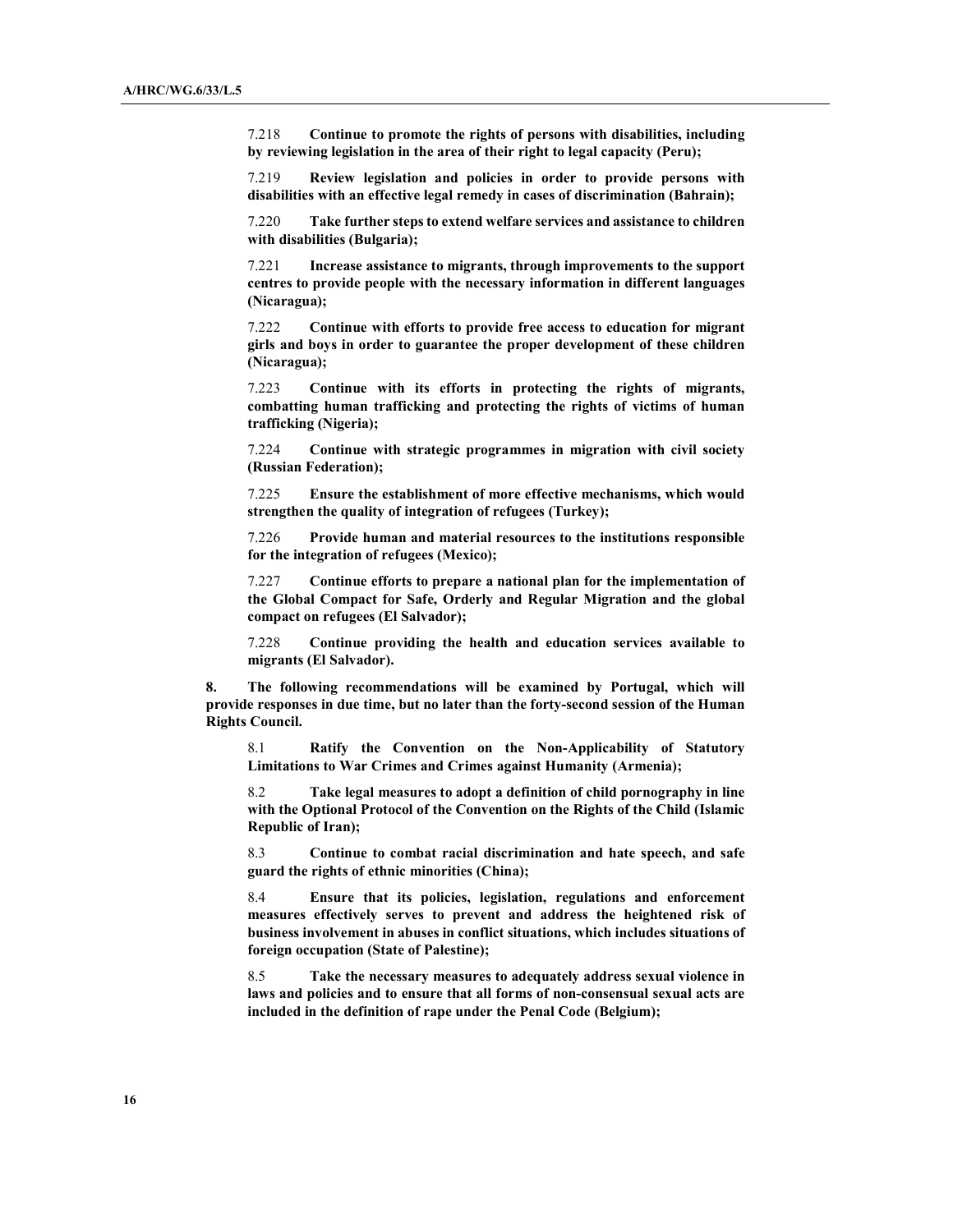8.6 Adopt specific legal provisions to criminalize child trafficking for sexual purposes and sexual exploitation in the context of travel and tourism (Islamic Republic of Iran).

9. The recommendations formulated during the interactive dialogue listed below have been examined by Portugal and have been noted by Portugal:

9.1 Adopt an open, merit-based process when selecting national candidates for UN Treaty Body elections (United Kingdom of Great Britain and Northern Ireland);

9.2 Ratify the International Convention on the Protection of the Rights of All Migrant Workers and Members of Their Families (Paraguay); (Senegal); (Azerbaijan); (Bangladesh);

9.3 Consider ratifying the International Convention on the Protection of the Rights of All Migrant Workers and Members of Their Families (Philippines); (Sri Lanka); (Uruguay); (Djibouti);

9.4 Positively consider ratifying the International Convention on the Protection of the Rights of All Migrant Workers and Members of Their Families (Indonesia);

9.5 Establish an independent external oversight mechanism to investigate misconduct by law enforcement officials by the fourth UPR Cycle (Czechia);

9.6 Establish an independent external oversight mechanism to investigate alleged misconduct by law enforcement officials, including excessive use of force and ill-treatment (Ghana);

9.7 Provide protection and support to the family, as it is the natural and fundamental unit of the society (Egypt);

9.8 Amend the law on the voluntary termination of pregnancy and eliminate excessively constraining provisions, including the minimum reflection period and the requirement of a fee (Iceland);

9.9 Take further measures to promote women's participation in political affairs, for instance by increasing the threshold of the "Parity Law" to 50% and apply it equally to lists, outcomes and the whole national territory (Malta);

9.10 Increase the legal age of marriage from 16 to 18, in line with Sustainable Development Goals 5 and 16 (Netherlands).

10. All conclusions and/or recommendations contained in the present report reflect the position of the submitting State(s) and/or the State under review. They should not be construed as endorsed by the Working Group as a whole.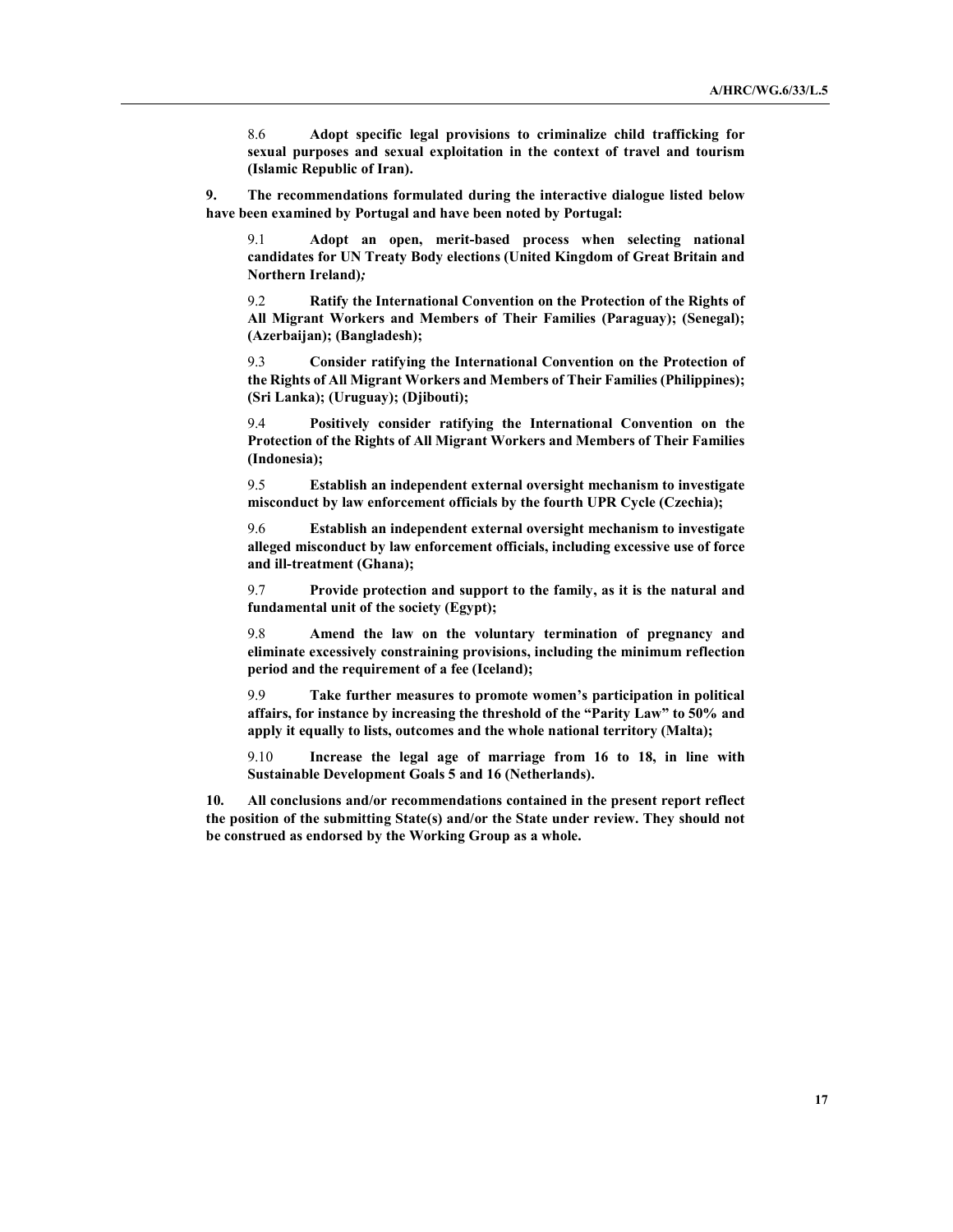## Annex

# Composition of the delegation

The delegation of Portugal was headed by H.E. Ms. Teresa RIBEIRO, Secretary of State for Foreign Affairs and Cooperation, and composed of the following members:

- H.E. Ms. Isabel ONETO, Secretary of State for Internal Administration;
- H.E. Ms. Anabela PEDROSO, Secretary of State for Justice;
- H.E. Ambassador Rui MACIEIRA, Permanent Representative, Geneva;
- Ms. Sónia MELO E CASTRO, Deputy Permanent Representative, Geneva;
- Mr. Francisco Alegre DUARTE, Deputy Director-General for Foreign Policy, Ministry for Foreign Affairs;
- Ms. Vera ÁVILA, Director, Department for International Political Organizations, Ministry for Foreign Affairs;
- Mr. João Pina de MORAIS, First Secretary, Permanent Mission of Portugal, Geneva;
- Mr. Eduardo PINTO DA SILVA, First Secretary, Permanent Mission of Portugal, Geneva;
- Mr. João ALBUQUERQUE, Adviser to the Secretary of State for Foreign Affairs and Cooperation;
- Ms. Carina Antas FERREIRA, Desk Officer, Human Rights Division, Ministry for Foreign Affairs;
- Ms. Rute FERREIRA, Intern, Permanent Mission of Portugal, Geneva;
- Mr. Eduardo QUÁ, Coordinator for International Relations, High Commission for Migrations, Presidency Council of Ministers;
- Ms. Andreia MARQUES, International Relations Officer at the Commission for Citizenship and Gender Equality, Presidency Council of Ministers;
- Mr. Eurico SILVA, Inspector at the General Inspection for Internal Administration, Ministry of Internal Affairs;
- Mr. Paulo POIARES, Lieutenant Colonel, Ministry of Internal Affairs (GNR);
- Mr. Hugo GUINOTE, Inspector, Ministry of Internal Affairs (PSP);
- Mr. Jorge PORTAS, Coordinator Inspector, Ministry of Internal Affairs (SEF);
- Mr. Miguel BARROS, Adviser to the Minister, Ministry of Internal Affairs;
- Professor Miguel ROMÃO, Director-General for Justice Policy, Ministry of Justice;
- Ms. Sara ALMEIDA, Head, International Relations Department, Ministry of Justice;
- Ms. Aurora BARRETO, Adviser to the Secretary of State for Justice, Ministry of Justice;
- Ms. Filipa Aragão HOMEM, Consultant, Ministry of Justice;